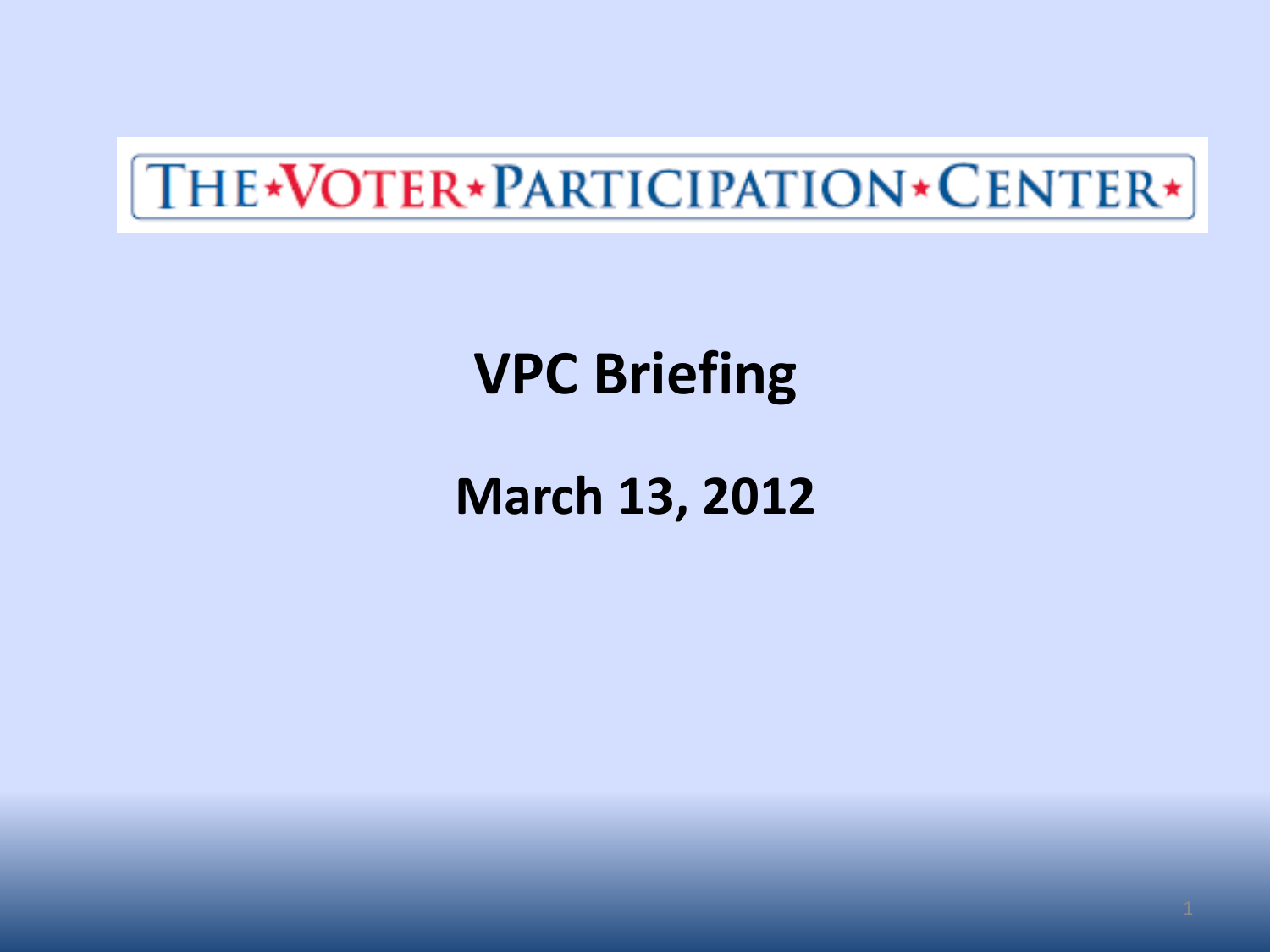# **The Voter Participation Center's Focus**

The **Rising American Electorate** (RAE) makes up **53%** of the population, and is composed of: **unmarried women**, **people of color**, and **young people**.

THE\*VOTER\*PARTICIPATION\*CENTER\*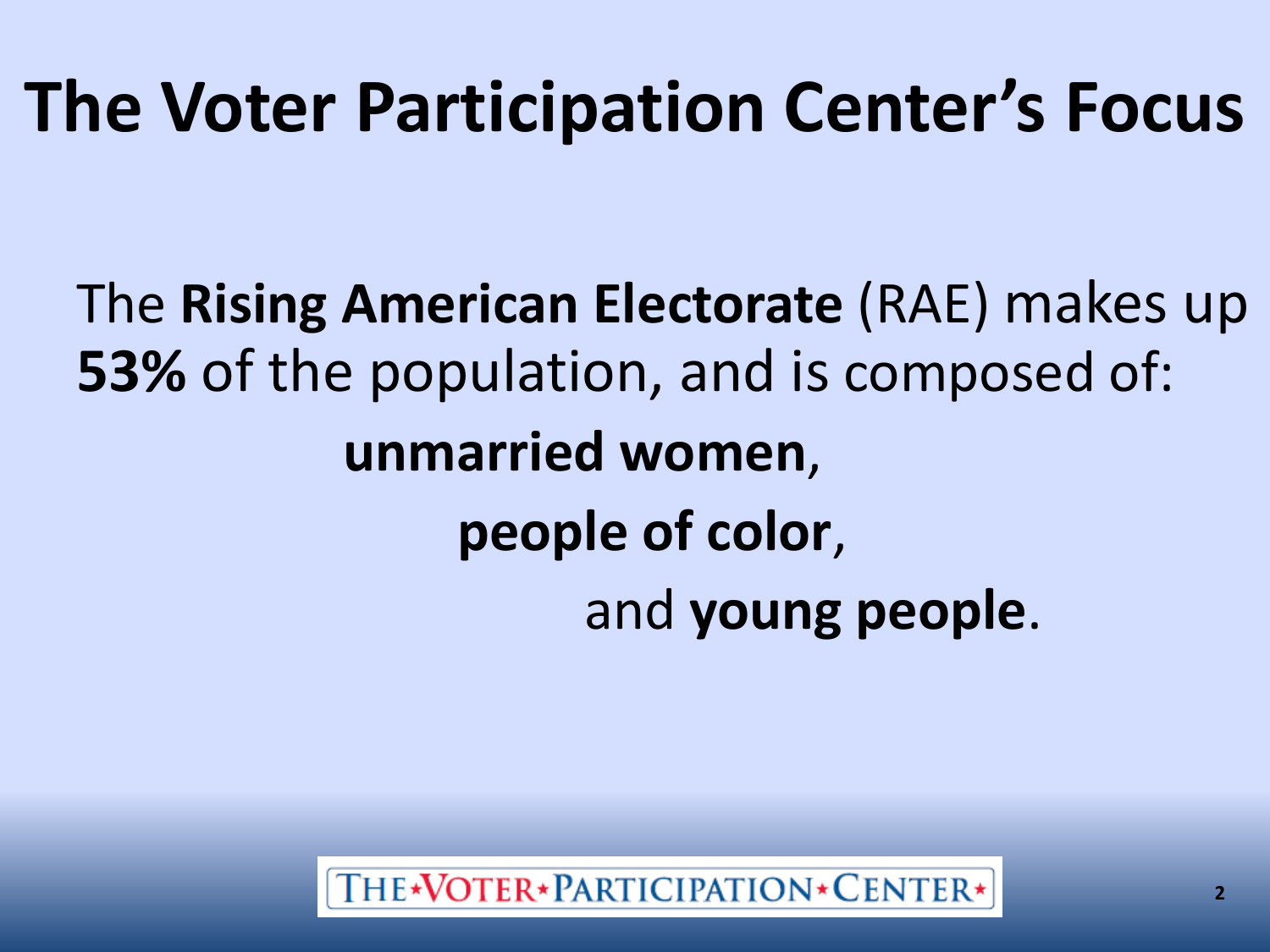The Rising American Electorate (RAE) includes unmarried women, people of color and those under the age of 30. In total, they comprise the majority (53%), of the voting eligible population. Unmarried women are the largest segment of this group and drive its composition.

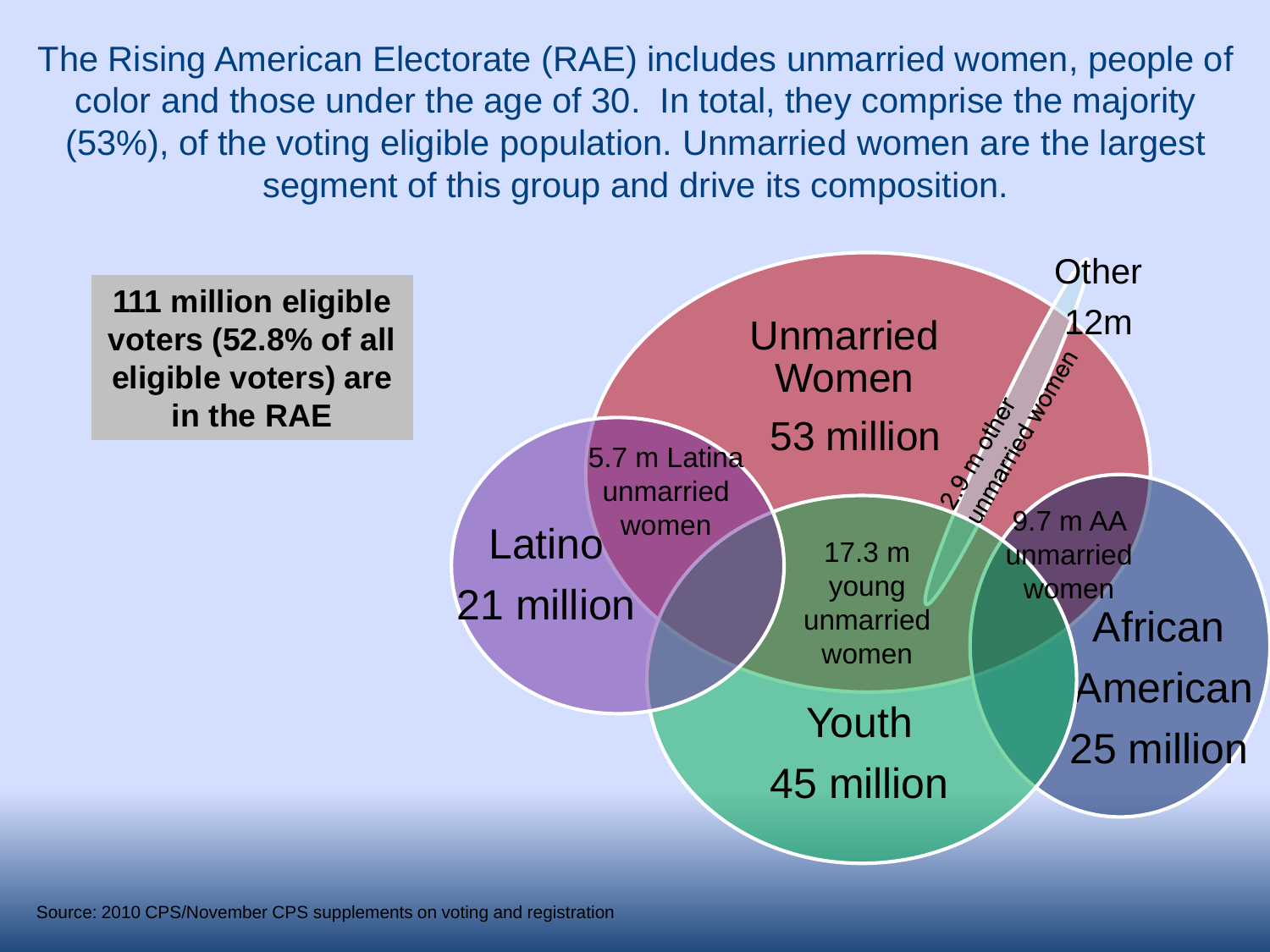#### **Currently, 47 million or 42% of the RAE** is **not registered to vote. That represents 63% of all unregistered Americans.**

**% Not Registered**



% equals the number of that group who are NOT registered divided by the number in that group eligible to register and vote.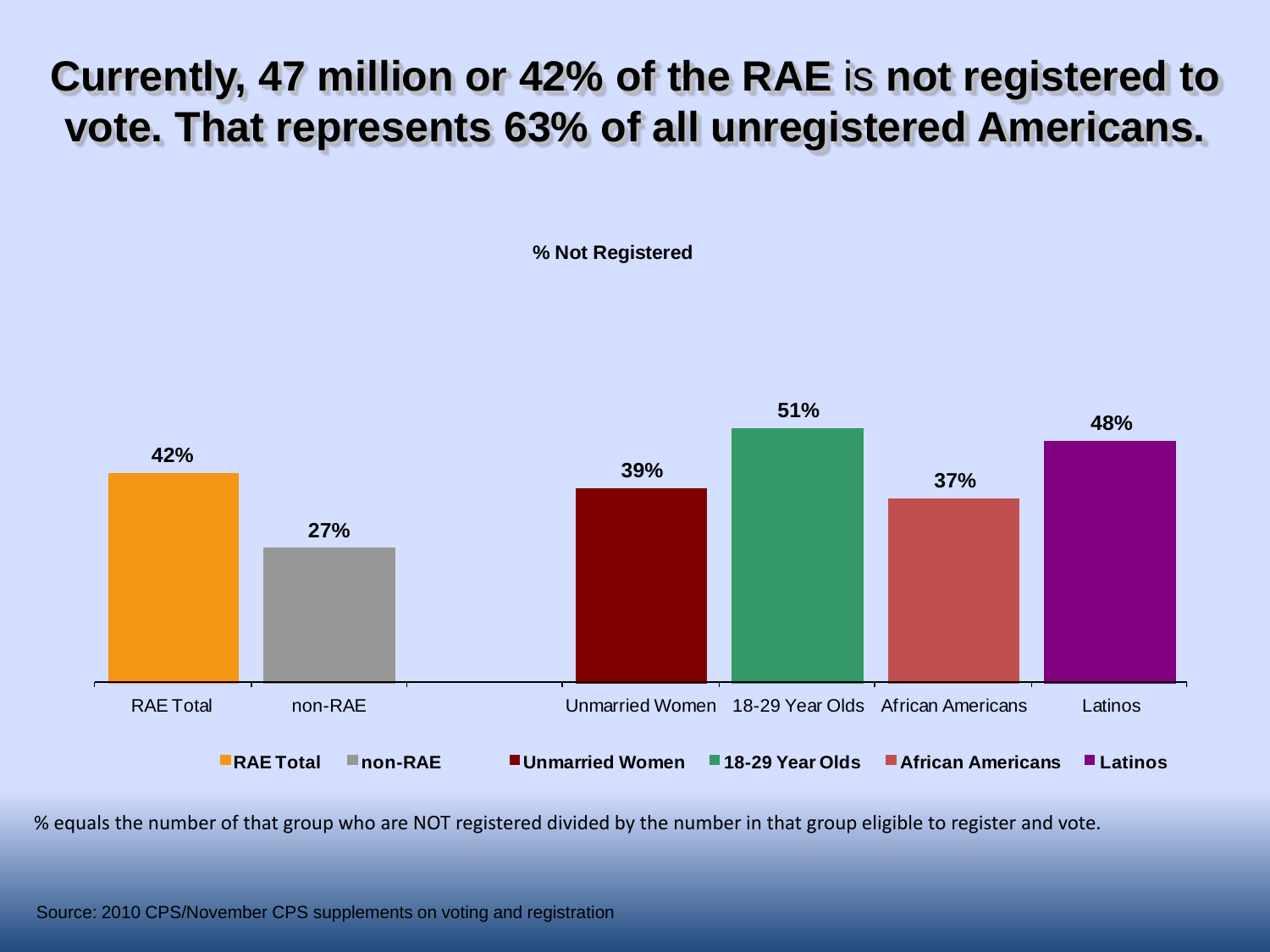## **Quarterly Voter Registration Mailings: Importance & Findings**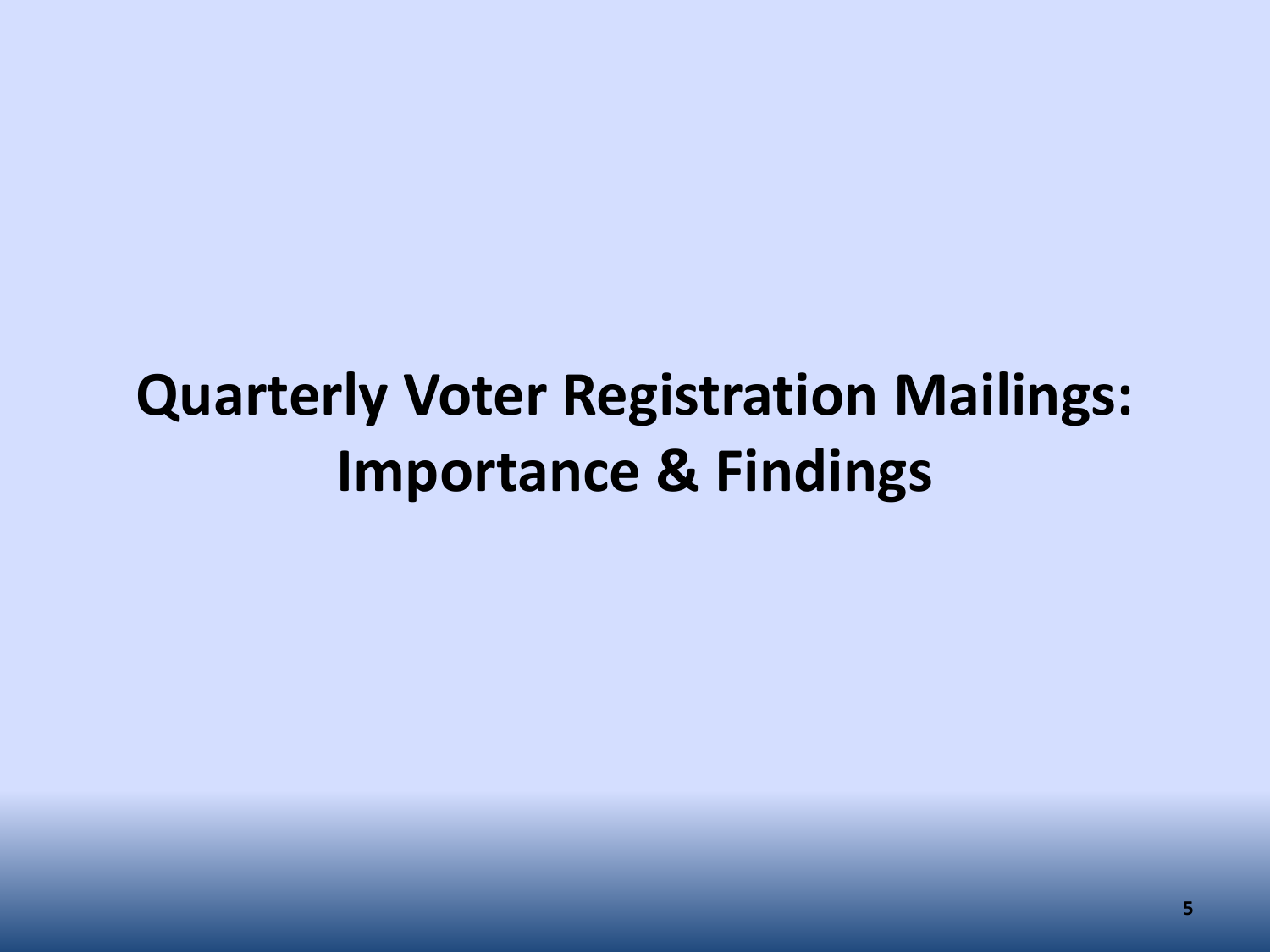# Why Quarterly Registration?

• **Birthday:** VPC experiments showed 17 yearolds about to turn 18 returned registration forms at **1.6x** the rate of 18 year-olds and **2.0x** the rate of 19 year-olds.

• **Movers:** The RAE is highly mobile, and recent movers are most likely to respond to a voter registration mailer.

THE\*VOTER\*PARTICIPATION\*CENTER\*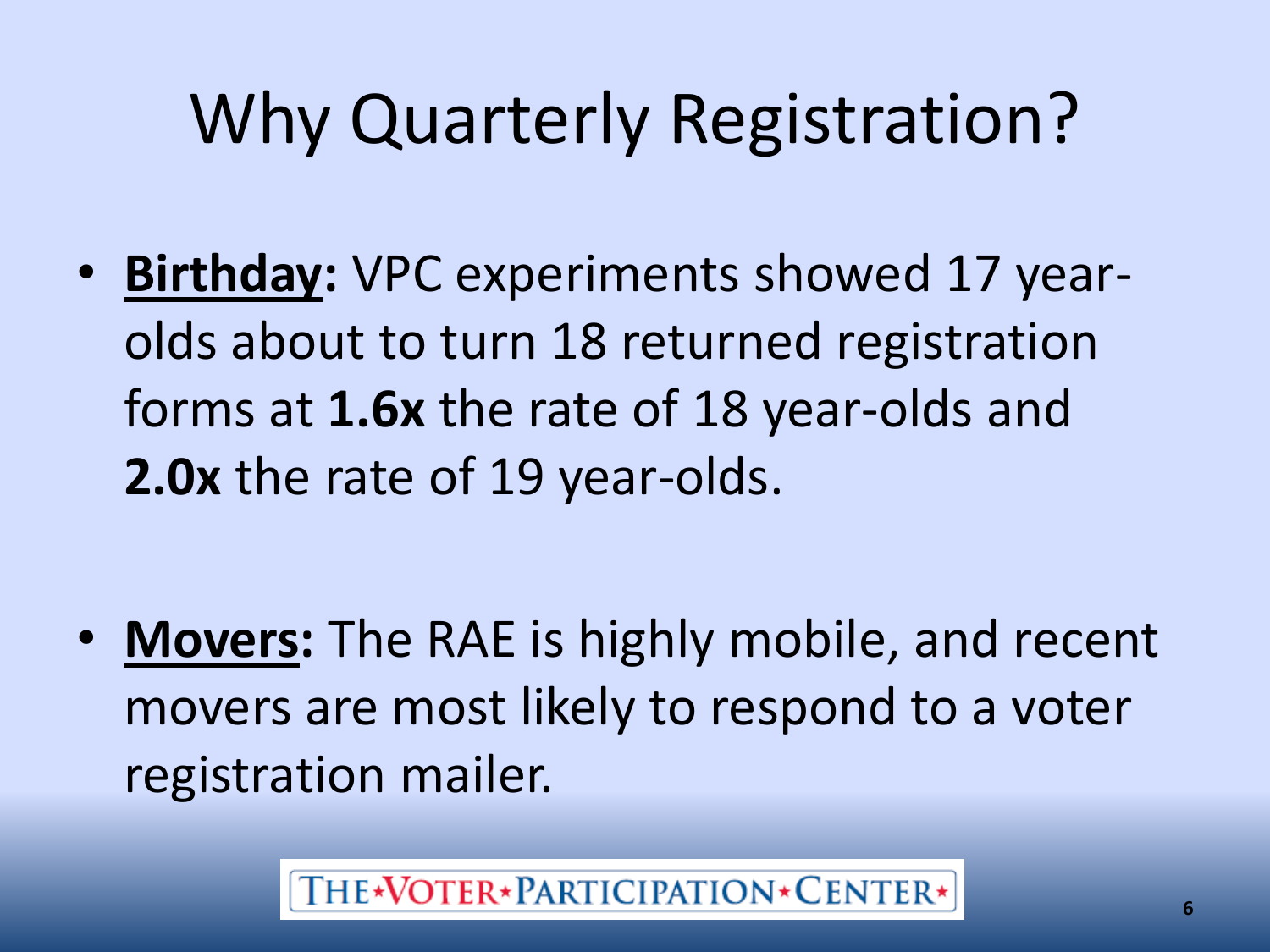# **VPC Registration Programs**

- 1) Birthday Program: Mail registration amongst those who just turned 18 or are about to turn 18, unmarried women, people of color.
- 2) RAE Movers: Mail registration to those who were previously registered at an address in another state or county.
- 3) Voting Age Population (VAP): Mail registration to the voting age population of the RAE who are unregistered.

THE\*NOTER\*PARTICIPATION\*CENTER\*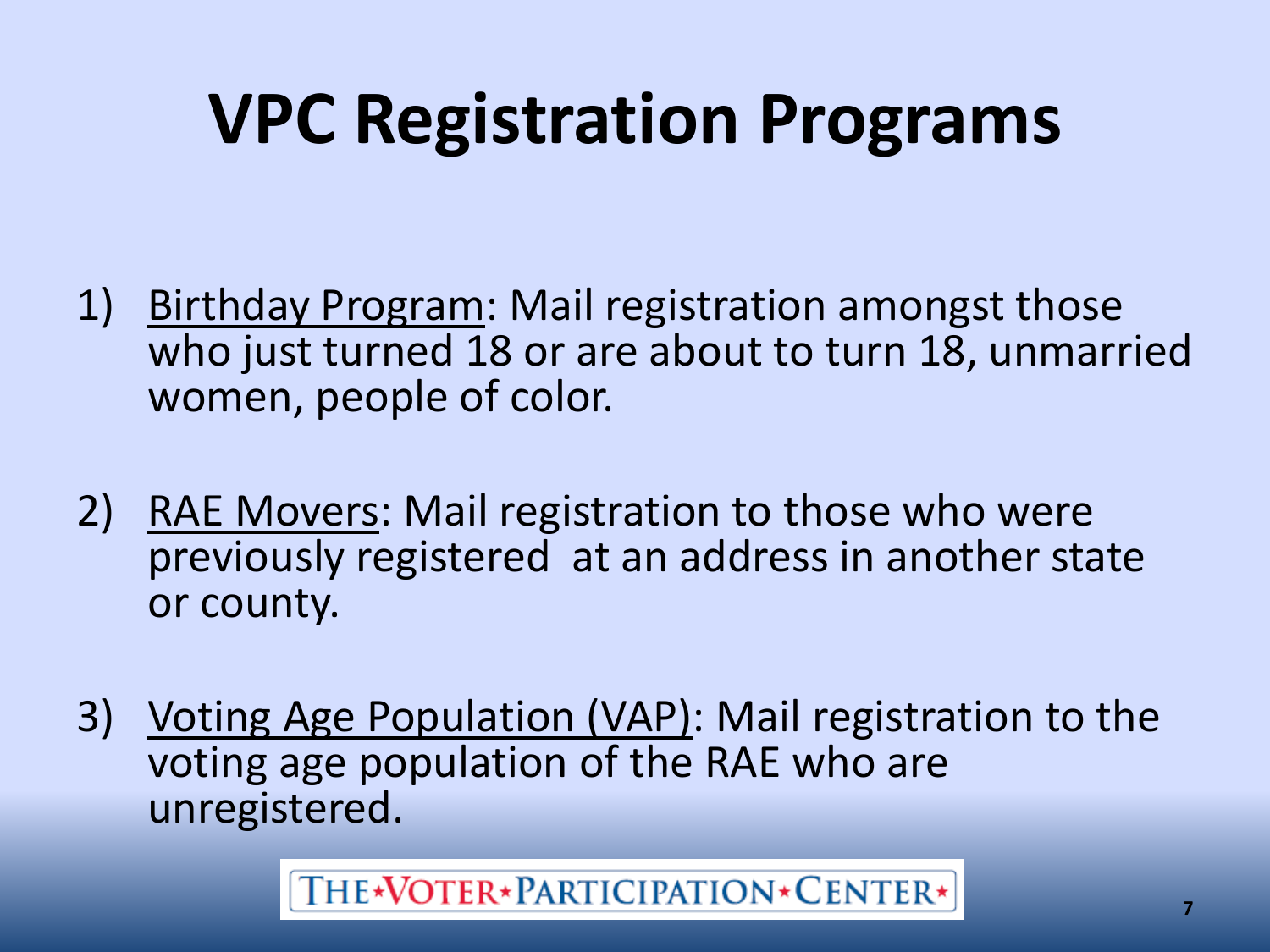## **February 2012 Quarterly Voter Registration Mailing**

- 1 million voter registration forms mailed to members of the RAE in 27 states.
- 26,336 returns to date and 8.3% response expected (84,000 returns total)
	- New 18th Birthday: 11.2% projected response
	- New VAP: 6.0% projected response
	- September Non-Responders: 4.7% projected response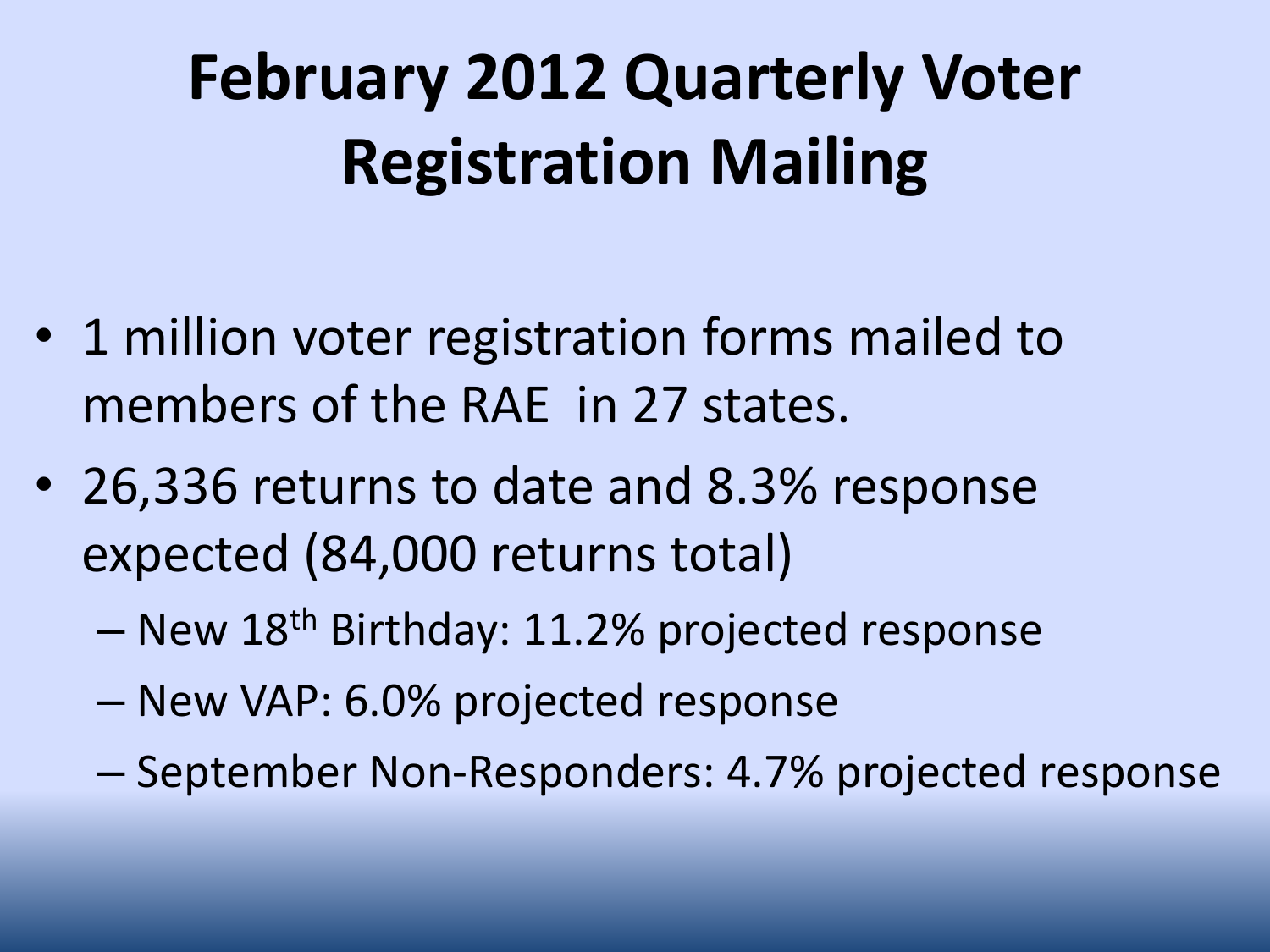## **February 2012 Experiments**

#### **Creative Tests:**

- 1. Modified "second notice" creatives to see if we can increase response rate for repeated mailings.
- 2. Postage paid vs. recipient affixes stamp to send directly to county.
- 3. General social norms language vs. age-specific social norms language.

#### **Layering Tests:**

1. Automated and Live Phone Reminders in Wisconsin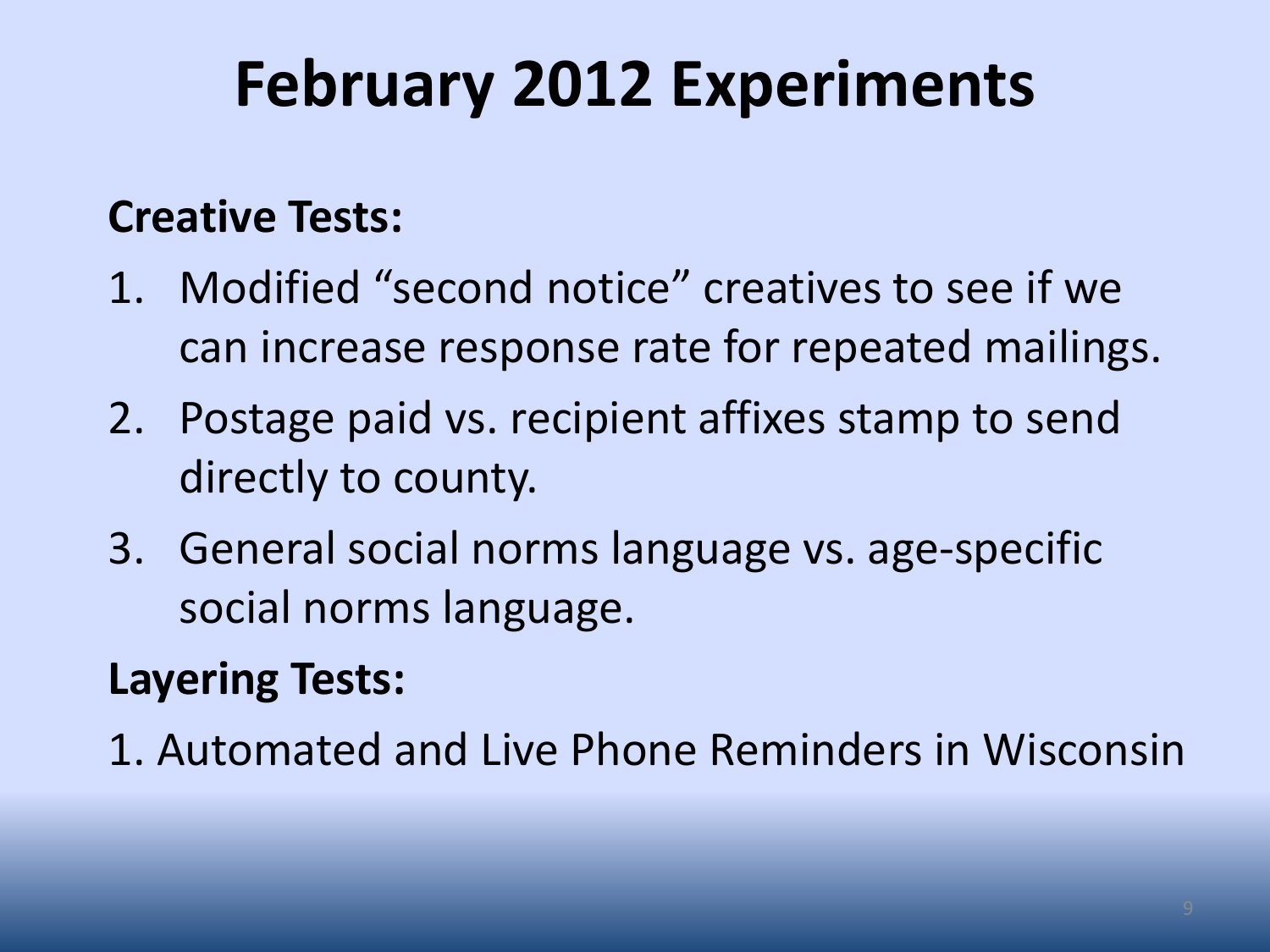#### **Early Results: Second Notice Improvements**

Hypothesis: Does emphasizing repeated mailings improve response over re-sending the original mailer a second time? What about taking out "voting"-related language?

Original Form Design – 1.6% Returned

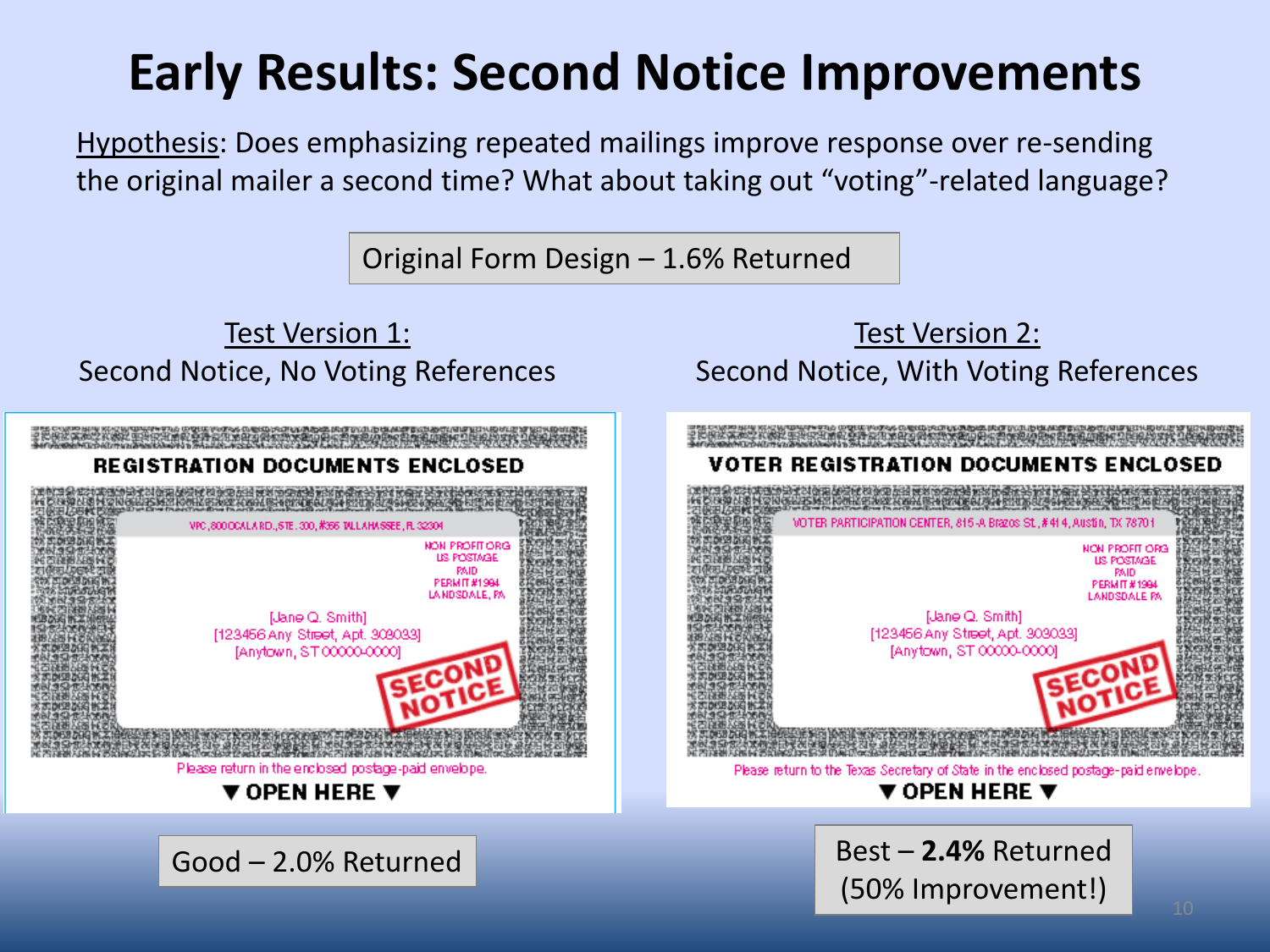### **Early Results: Impact of Free Postage**

Goal: To better understand how postage-paid reply envelopes increase response, and to see if a local county return address could provide a similar boost without the substantial costs of free postage (administrative, legal, and financial).



Conclusion: Free postage increases response by +0.7%, or a 12 percentage point gain. This corresponds to \$6-\$7 for an additional returned application.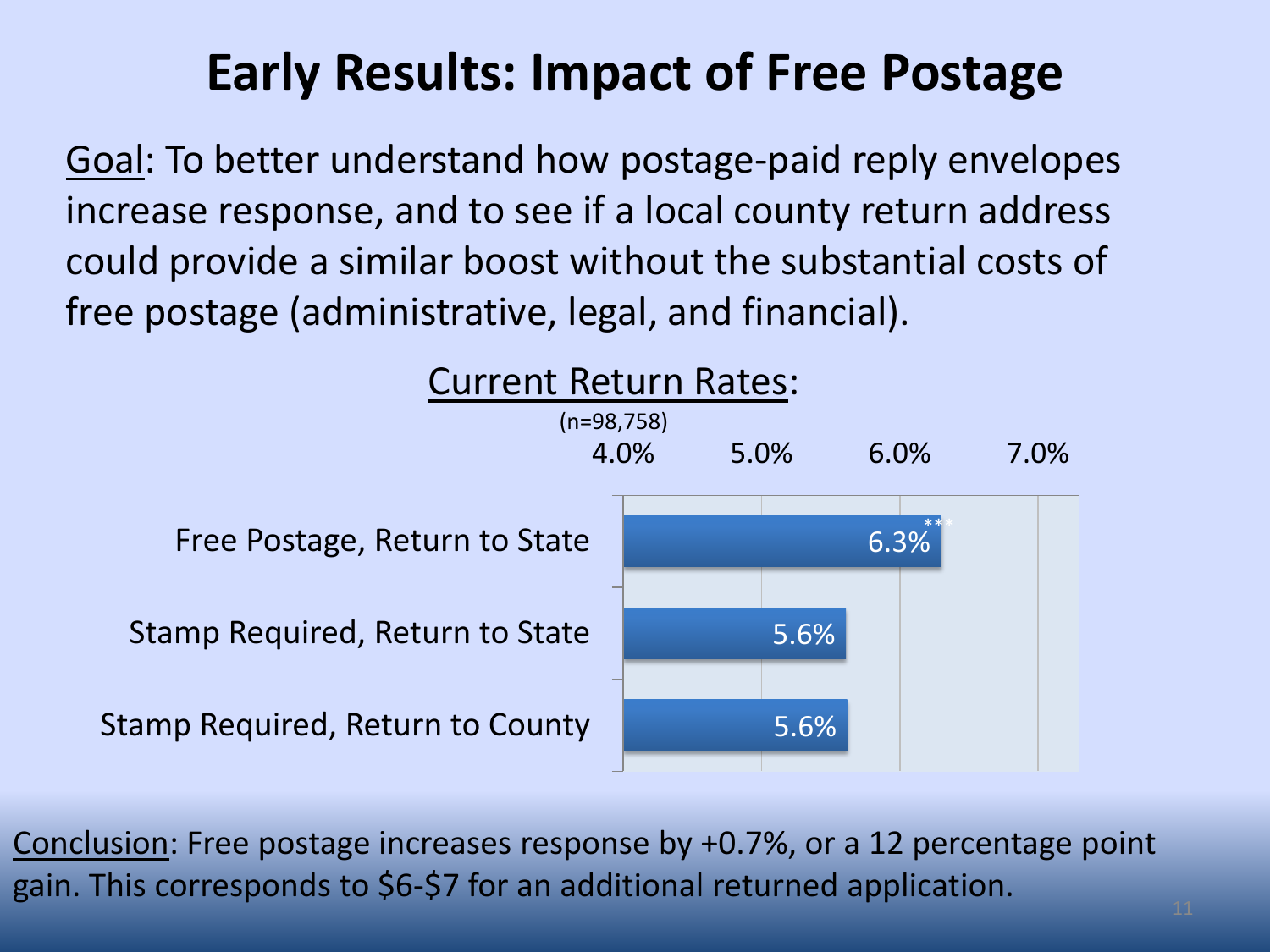### **Early Results: Impact of Social Norms**

Goal: Building on Sept. 2011 results, re-test social normative language that is either general or customized to a target demographic (18<sup>th</sup> birthday).



Conclusion: While not statistically significant, the results suggest that the general social norms is slightly more effective than the age-specific language or removing social norms entirely.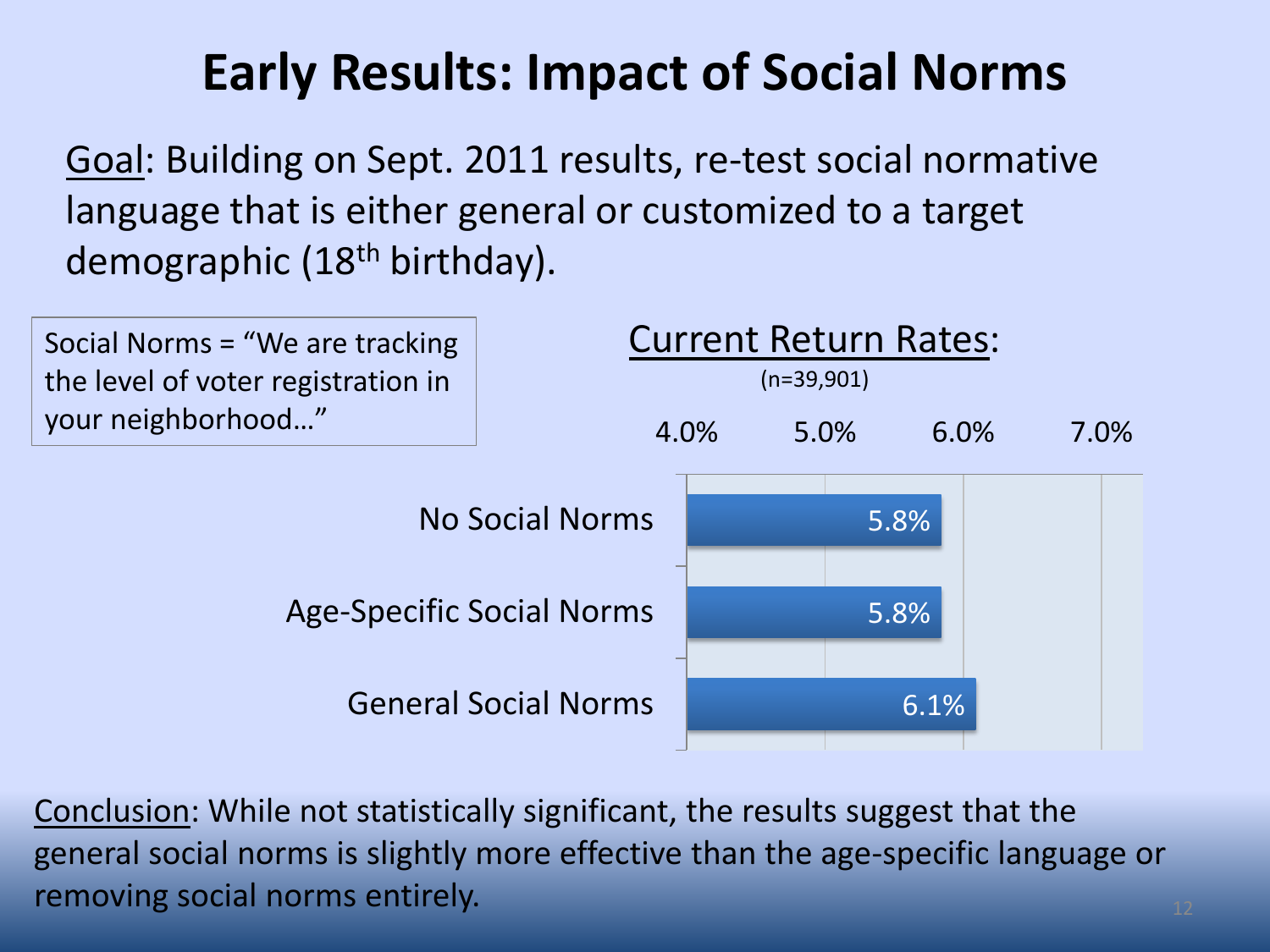#### **Early Results: Phone Reminders for Voter Registration**

Goal: Continue to examine the impact of live and automated phone reminders to individuals who are sent voter reg. mailings.



Conclusion: Automated reminders one week after receipt may be the sweet spot for motivating procrastinators to send in the form.  $*$  p < 0.05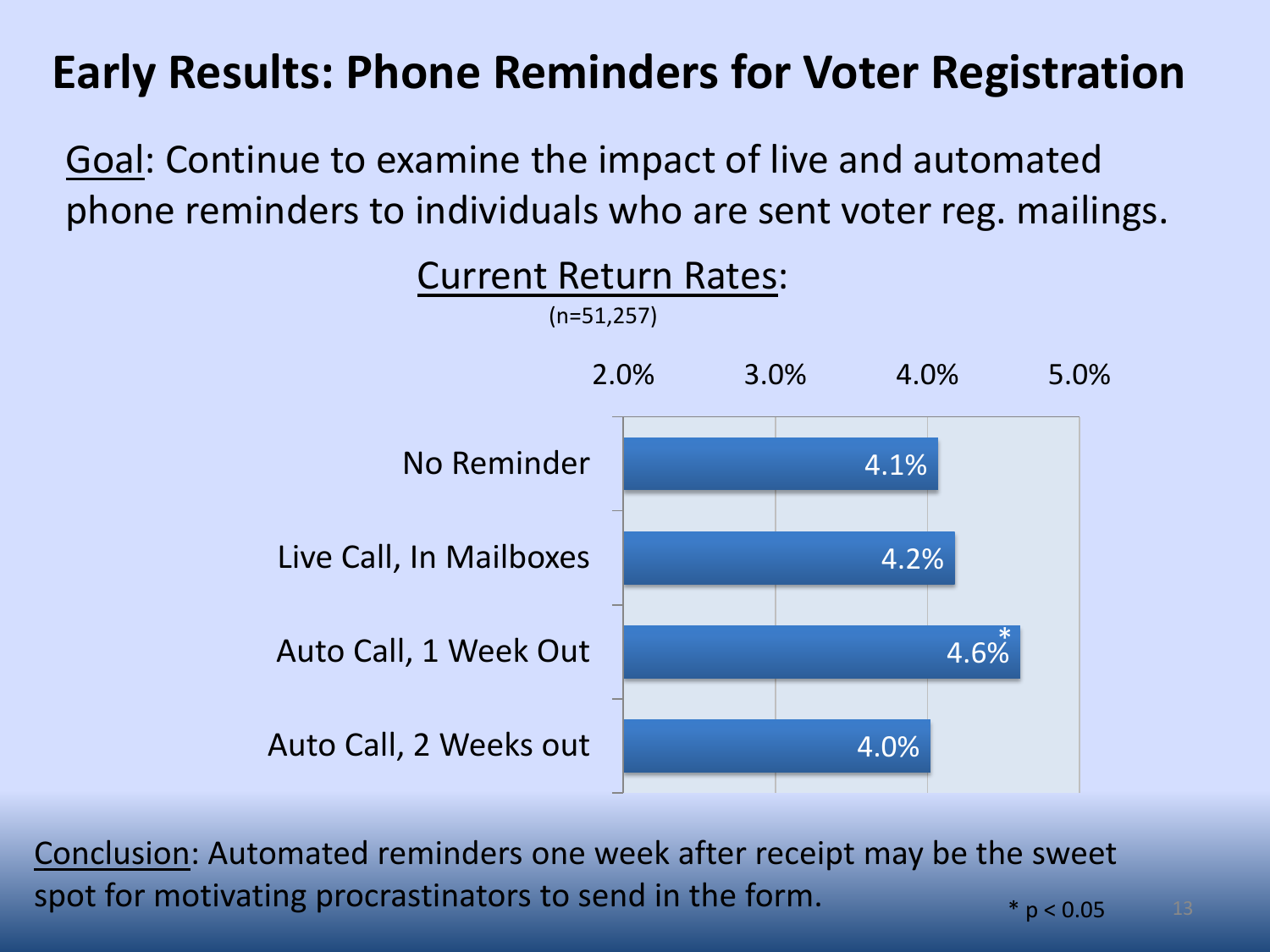## **Where we go from here…**